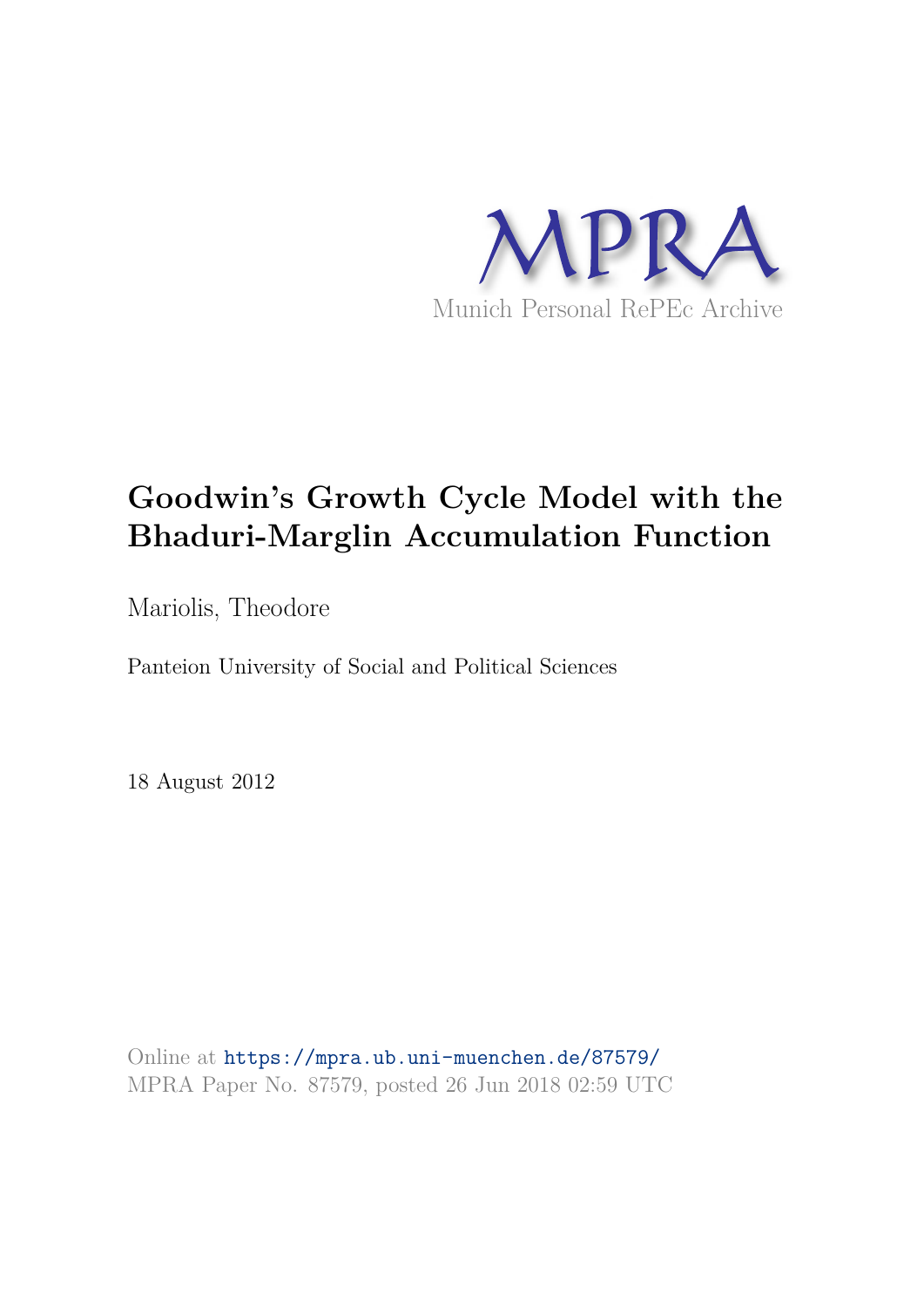# **Goodwin's Growth Cycle Model with the Bhaduri-Marglin Accumulation Function\***

Theodore Mariolis Panteion University

#### **Abstract**

This paper incorporates the Bhaduri-Marglin accumulation function in Goodwin"s growth cycle model. It seems that, a priori, nothing unambiguous can be said about the dynamic behaviour of that extended system, since it depends crucially on two separate factors: (i) the form of the accumulation function; and (ii) the degree of capital heterogeneity.

*Key words:* Bhaduri-Marglin accumulation function, capital heterogeneity, Goodwin"s growth cycle model, Sraffian theory *JEL classification:* B51, C62, C67, E32

## **1. Introduction**

 $\overline{a}$ 

Many scholars have stressed that Goodwin"s (1967) growth cycle model neglects altogether any effective demand issues, and this has been generally recognized as a fundamental weakness of the model (see, however, the subsequent contributions by Goodwin, 1986, and Goodwin and Punzo, 1987, ch. 4, which also allow for heterogeneous capital commodities).<sup>1</sup> More recently, Marglin and Bhaduri (1988) have shown, by means of a static post-Keynesian model, that income redistribution (between profits and wages) has ambiguous effects on the equilibrium rates of capacity utilization, profits and accumulation (see also Bhaduri and Marglin, 1990, and Kurz, 1990). Within that model, (i) there is an independent Kaleckian investment (or accumulation) function (for a recent, critical investigation, both theoretical and empirical, of the Kaleckian accumulation function(s), see Skott, 2012); (ii) commodity market is in equilibrium (see also Bhaduri, 2007); and (iii) the share of profits (or, equivalently, the real wage rate) is treated as exogenous variable. However, as it has also been remarked, the context of Bhaduri and Marglin "remains

<sup>\*</sup> This paper draws heavily on Mariolis (2006a, pp. 202-214). Earlier versions were presented at Workshops of the 'Study Group on Sraffian Economics' at the Panteion University, in May 2008 and September 2011: I am indebted to Eleftheria Rodousaki, George Soklis and, in particular, Nikolaos Rodousakis for very helpful discussions, comments and suggestions. Furthermore, I am grateful to Lefteris Tsoulfidis for suggestions and encouragement. The usual disclaimer applies.

<sup>&</sup>lt;sup>1</sup> As it has been argued, the absence of 'structural stability' in Goodwin's model (for a survey of this issue, see, e.g. Sportelli, 1995, pp. 36-40) is not sufficient to reject it a priori (see Vercelli, 1984, and Veneziani and Mohun, 2006).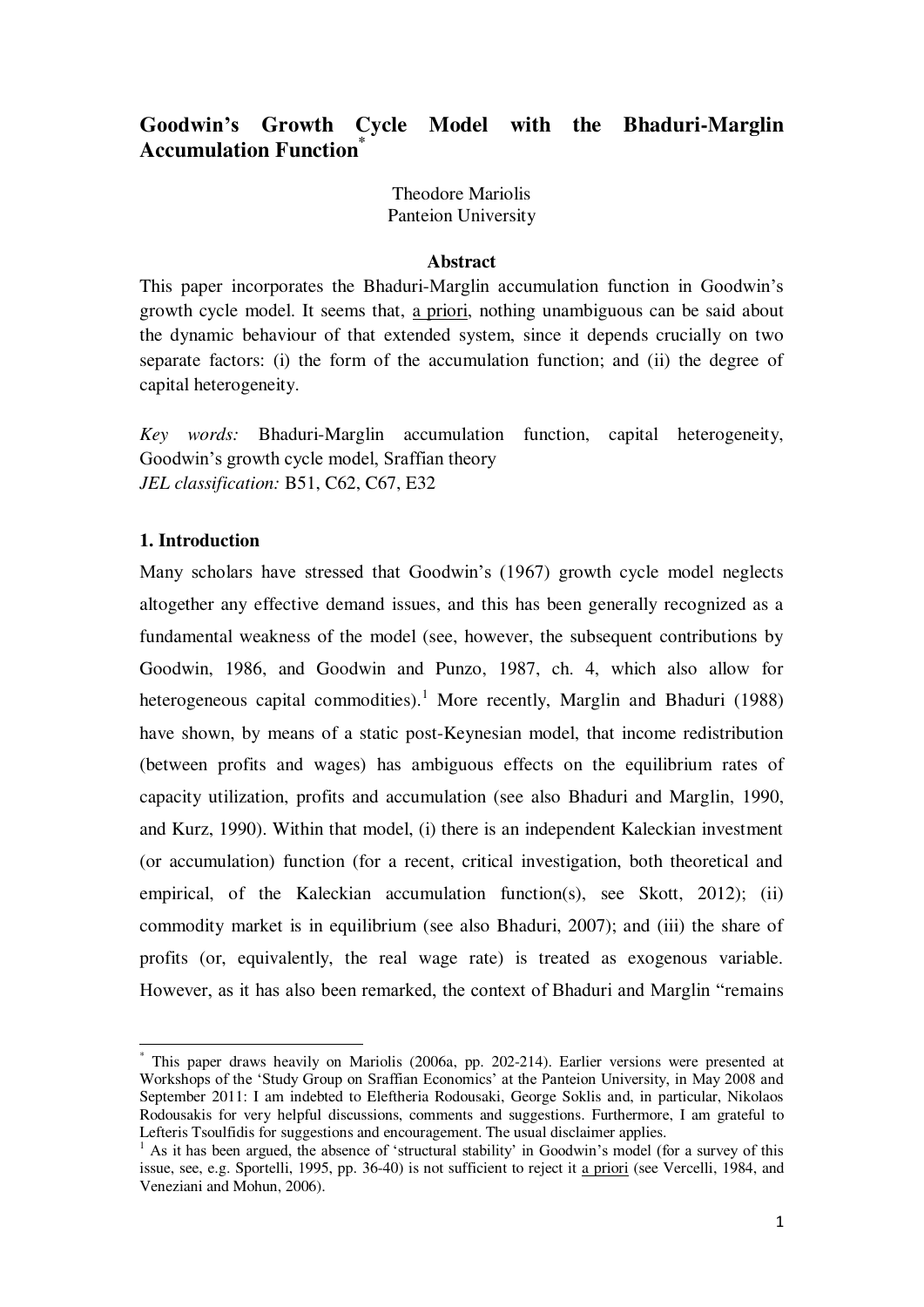the short run of Keynes and Kalecki. It may be objected at the outset that an exogenous short-run determination of the real wage is somewhat implausible. The approach is, nevertheless, worth pursuing particularly if it is understood as clearing the ground for more comprehensive dynamic analysis in which some aspect of the short-run outcome (say the rate of unemployment) feeds back into the wage rate (perhaps via a real Phillips curve)." (Mainwaring, 1991, p. 632).

 The only purpose of this paper is to incorporate the Bhaduri-Marglin accumulation function in Goodwin"s model (or, "conversely", to close the Bhaduri-Marglin model by means of Goodwin"s endogenous determination of distribution) and to explore the dynamics of that extended system. $2$ 

 The remainder of the paper is structured as follows. Section 2 constructs and explores the model, and tries to trace the implications of capital heterogeneity for the system"s dynamic behaviour. Section 3 concludes.

### **2. The Model**

 $\overline{a}$ 

Consider a closed capitalist economy, with constant returns to scale and excess capacity of capital, producing only one commodity which can be used for consumption and investment purposes. Homogeneous labour is the only primary input, capital stock does not depreciate, and competitive conditions are taken to be close to free competition.<sup>3</sup> There are only two classes, workers, employed in proportion to the level of production (i.e. there is no supplementary or "overhead" labour) and capitalists, and two kinds of income, wages and profits. Wages are paid at the end of the production period and there are no savings out of this income, whilst a given and constant fraction of profits,  $s \ (0 < s \leq 1)$ , is saved.<sup>4</sup> The degree of capacity utilization,  $u \ (0 \lt u \le 1)$ , is given by the relation between actual output and potential output, where the latter is taken to be proportional to the capital stock in existence. The desired rate of capital accumulation is a strictly increasing function of both the

 $2^2$  For this line of research, see, e.g. Skott (1989), Dutt (1992) and Sordi (2003), who do not use the Bhaduri-Marglin accumulation function, and Canry (2005), Barbosa-Filho and Taylor (2006), Flaschel and Luchtenberg (2012, ch. 4), and Nikiforos and Foley (2012), who use, explicitly or otherwise, the said function.

<sup>&</sup>lt;sup>3</sup> "This allows us to interpret the underutilization of productive capacity as caused essentially by an insufficient effective demand" (Kurz, 1995, pp. 96-97; see also Kurz, 1994, Sections 3 and 6).

<sup>&</sup>lt;sup>4</sup> Matrices (and vectors) are delineated in boldface letters. The symbols ' $> 0$ ', ' $\ge 0$ ' denote strict positivity and semi-positivity, respectively. Finally, a "dot" ("hat") above a variable denotes time derivative (logarithmic derivative with respect to time).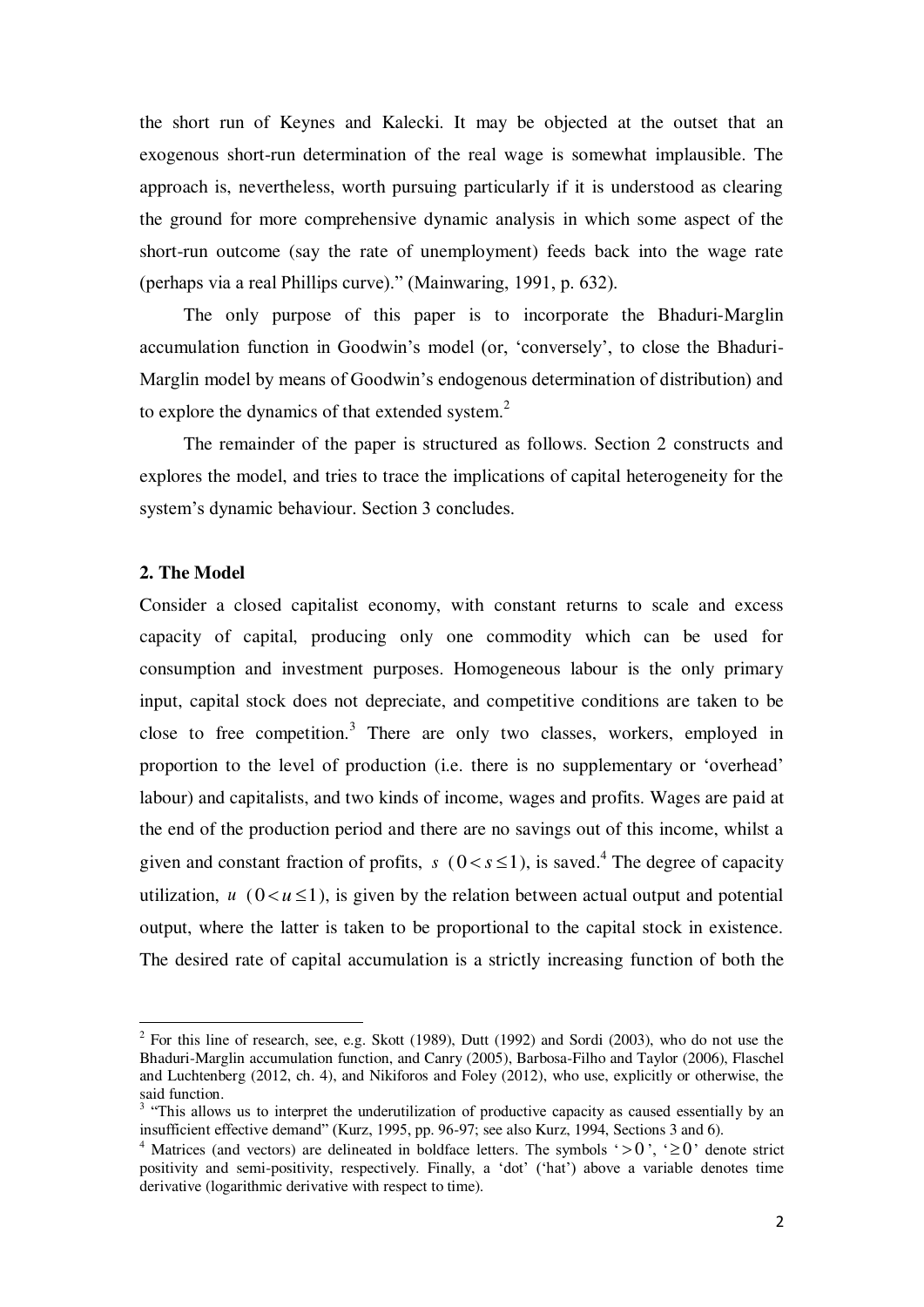degree of capacity utilization and the share of profits in total income,  $h(0 \leq h \leq 1)$ . Finally, technological change,<sup>5</sup> fiscal and monetary considerations are ignored.

 On the basis of these assumptions, we can write the following system of relations (for a thorough investigation, see Bhaduri and Marglin, 1990, and Kurz, 1990):

$$
g^S = sr \tag{1}
$$

$$
g^{I} = F(u, h), F(0) \ge 0, F_x \equiv (\partial F / \partial x) > 0, x = u, h
$$
 (2)

$$
r = \pi_k h u \tag{3}
$$

$$
w = \pi_L(1 - h) \tag{4}
$$

$$
g^1 = g^S \tag{5}
$$

$$
s\pi_k h > F_u \tag{6}
$$

where  $g<sup>s</sup>$  denotes the actual rate of capital accumulation, determined by the amount of savings,  $g^I$  the desired rate of capital accumulation,  $F(\cdot)$  a continuous function, *r* the profit rate,  $\pi_k$  the technologically fixed capacity-capital ratio or capital productivity, *w* the real wage rate, and  $\pi$ <sub>L</sub> the technologically fixed labour productivity. Equation (2) defines an accumulation function. Equation (5) defines the commodity market equilibrium. Finally, relation (6) gives the short-run Keynesian stability condition for the  $g<sup>T</sup> - g<sup>S</sup>$  equilibria (i.e. savings must increase by more than investment demand when *u* rises).

Equations (3) and (4) define a linear ' $\rho$  – w curve', i.e.  $\rho \equiv ru^{-1} = \pi_K (1 - \pi_L^{-1} w)$ , the absolute value of the elasticity,  $e_1$ , of which equals the wage-profit ratio, i.e.

$$
e_1 \equiv d \log \rho / d \log w = -\pi_L^{-1} w (1 - \pi_L^{-1} w)^{-1} = -(1 - h) h^{-1}
$$
 (7)

Equations (1), (2), (3) and (5) define a relationship between profit share and degree of capacity utilization,  $u = f(h)$ , or '*IS* – curve' (non-Hicksian), i.e.

$$
F(u, h) = s\pi_K hu
$$

 $\overline{a}$ 

<sup>&</sup>lt;sup>5</sup> As Kurz (1990, pp. 232-233) stresses, "within the framework of the present model the choice of technique problem cannot generally be considered to be decided in terms of the technical conditions of production alone: the degree of capacity utilization matters too. The latter, however, reflects a multiplicity of influences, such as the state of income distribution and savings and investment behavior [...]. In particular, there is the possibility that, assessed in terms of the degree of utilization associated with the existing technique, a new technique proves superior, while in terms of its own characteristic steady-state degree of utilization it turns out to be inferior.".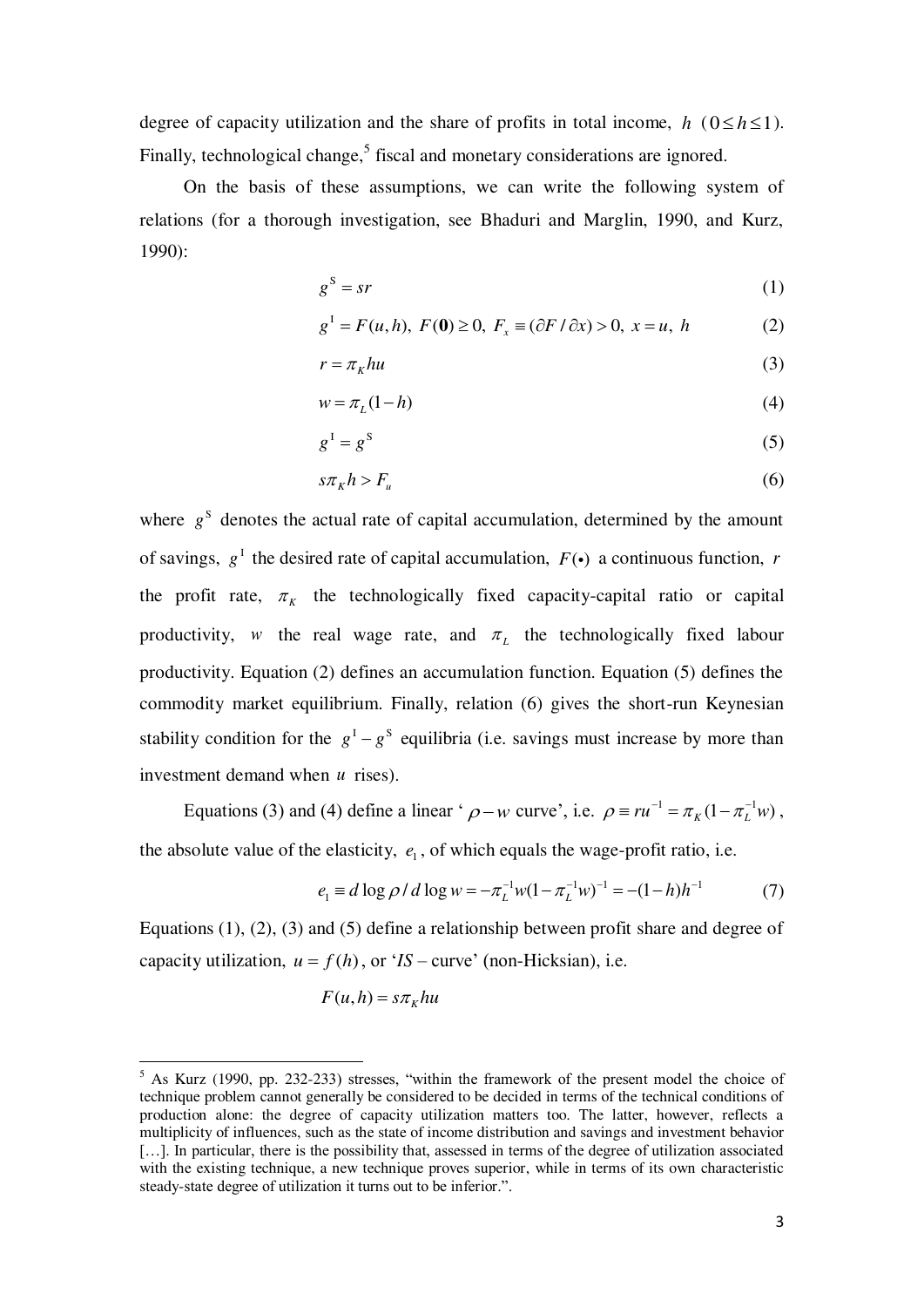the elasticity,  $e_2$ , of which is given by

$$
e_2 = (F_h - s\pi_K u)(s\pi_K h - F_u)^{-1} h u^{-1}
$$
\n(8)

Since the term  $(sh \pi_K - F_u)^{-1}$  is positive (see condition (6)),  $F_h > s \pi_K u$  (i.e. savings respond more strongly than investment with respect to changes in *h* ) implies that  $e_2 > 0$ , and <u>vice versa</u>. Finally, differentiation of  $r = \pi_k hf(h)$  with respect to *h* gives

$$
dr/dh = (1 + e2)\piK f(h)
$$
\n(9)

from which it follows that an elastic, negatively sloped *IS* – curve necessarily implies that  $dr/dh < 0.6$ 

 Now, following Goodwin (1967), assume that (i) the labour force, *N* , grows at the steady rate *n* , i.e.

$$
\hat{N} = n \left( \langle s \pi_K f(h) \rangle \right) \tag{10}
$$

and (ii) the real wage rate rises in the neighbourhood of full employment ("real wage Phillips curve'), *i.e.* 

$$
\hat{w} = \gamma E - \delta, \ \delta \gamma^{-1} < 1 \tag{11}
$$

where  $E = LN^{-1}$  denotes the employment rate, *L* the volume of employment, and  $\gamma$ ,  $\delta$  are positive constants.

Equations  $(4)$ ,  $(7)$  and  $(11)$  imply that

$$
\dot{h} = (\delta - \gamma E)(1 - h) = e_1(\gamma E - \delta)h\tag{12}
$$

Since  $L = \pi_L^{-1} \pi_K uK$ , where *K* denotes the capital stock in existence, and  $g^S = \hat{K}$ , it follows that  $\hat{L} = \hat{u} + g^s$  or, recalling equations (1), (3) and (8),

$$
\hat{L} = e_2 \hat{h} + s \pi_K h f(h) \tag{13}
$$

or, recalling equation (12),

 $\overline{a}$ 

$$
\hat{L} = e_2 e_1 (\gamma E - \delta) + s \pi_k h f(h)
$$
\n(14)

Substituting equations (10) and (14) in  $\hat{E} = \hat{L} - \hat{N}$  yields

$$
\dot{E} = [e_2 e_1 (\gamma E - \delta) + s \pi_K h f(h) - n]E \tag{15}
$$

<sup>&</sup>lt;sup>6</sup> It is easily checked that a linear accumulation function,  $g^I = a_0 + a_1 u + a_2 h$ , where  $a_0$  ( $\geq 0$ ) represents the level of Keynesian "animal spirits", necessarily implies that  $e_2 < 0$  (this is not necessarily true for an open economy; see Blecker, 1989, p. 400; Mariolis, 2006b, pp. 55-56) and may imply a non-monotonic relationship between *r* and *h* (since  $dr/dh = 0$  at  $h = [a_1 a_2 \pm \sqrt{a_1 a_2 (a_1 a_2 + a_0 s \pi_K)}](a_2 s \pi_K)^{-1}$ ).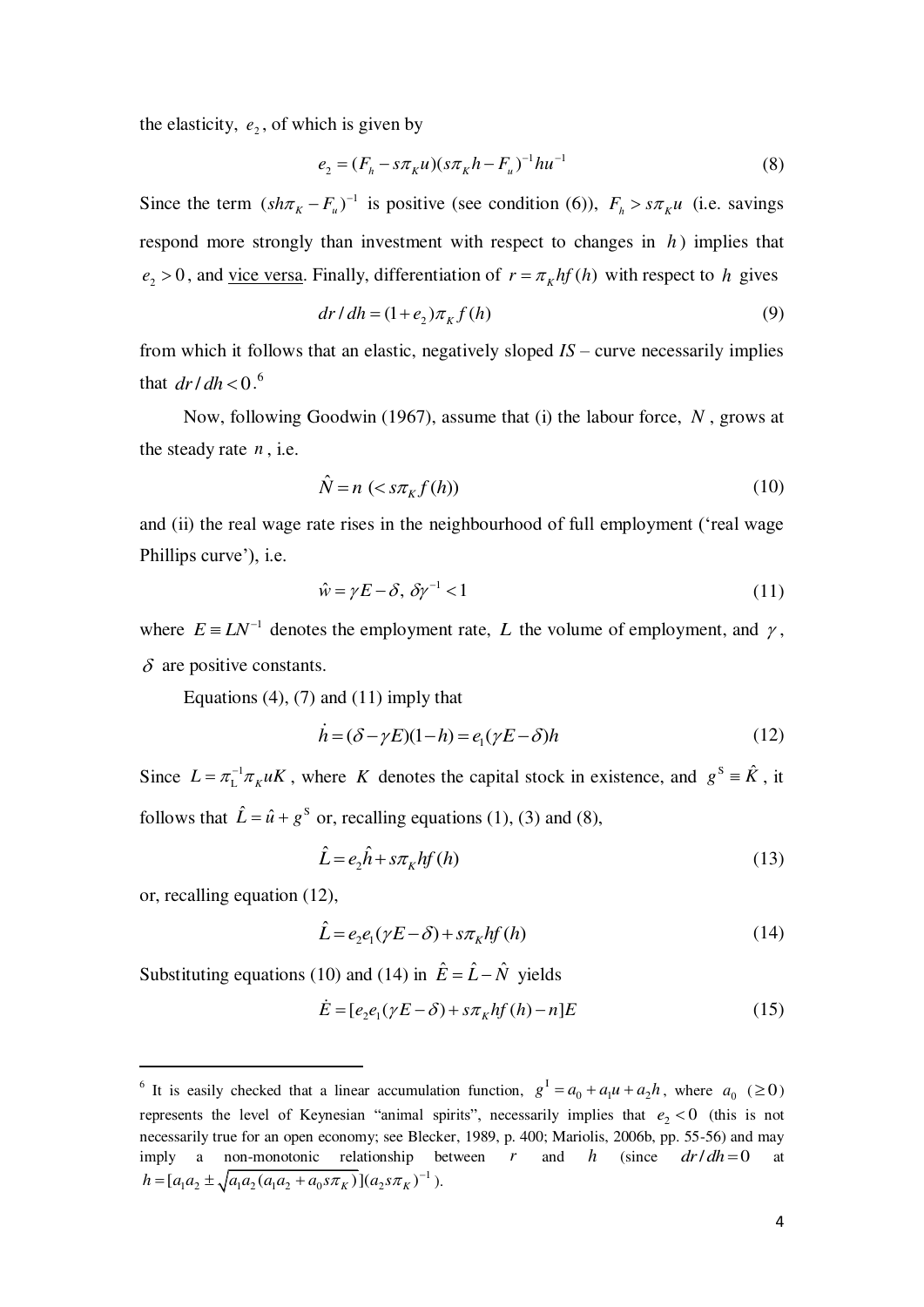Consequently, the model reduces to the non-linear system of equations (12) and (15), which has two equilibria with  $\dot{h} = \dot{E} = 0$ , namely

$$
h^* = 1, \ E^* = 0 \tag{16}
$$

and

 $\overline{a}$ 

$$
h^{**} = (s\pi_K f (h^{**}))^{-1} n, \ E^{**} = \delta \gamma^{-1}
$$
 (16a)

To the latter there corresponds a unique value for  $g^s$  (=n) and may correspond, when  $e_2^*$  < 0, more than one economically significant value for *h* (and, therefore, for *u* and *w* ).

The Jacobian matrix,  $J = [J_{ij}]$ , of equations (12) and (15) is (take into account equation (9))

$$
J_{11} \equiv \partial \dot{h} / \partial h = (\gamma E - \delta) \tag{17a}
$$

$$
J_{12} \equiv \partial \dot{h} / \partial E = -\gamma (1 - h) \tag{17b}
$$

$$
J_{21} \equiv \partial \dot{E} / \partial h = \{ [(de_2 / dh)e_1 + e_2 h^{-2}](\gamma E - \delta) + s\pi_K (1 + e_2) f(h) \} E \tag{17c}
$$

$$
J_{22} \equiv \partial \dot{E} \, / \, \partial E = e_2 e_1 (2\gamma E - \delta) + s \pi_K h f(h) - n \tag{17d}
$$

Since  $\partial (E E^{-1}) / \partial (1 - h) < 0$  does not necessarily hold true (see equation (17c)), this system does <u>not</u> correspond to Kolmogorov's 'predator  $(1-h)$  – prey  $(E)$  model' (see, e.g. May, 1972, p. 901. If  $\partial (EE^{-1})/\partial (1-h) > 0$ , the "two species are in symbiosis"; see Hirsch and Smale, 1974, p. 273). At the trivial fixed point,  $(h^*, E^*)$ , \*  $e_1^* = 0$  and  $\mathbf{J}^*$  is diagonal, with  $J_{11}^* < 0$  and  $J_{22}^* > 0$ ; therefore, it is a saddle point, precisely like in Goodwin's model. Next consider the non-trivial fixed point(s),  $(h^{**}, E^{**})$ . Then  $J_{11}^{**} = 0$ ,  $J_{12}^{**} < 0$ , and there are the following cases:

(i). When  $e_2^* > 0$ , it follows that  $Tr J^* < 0$  and  $Det J^* > 0$ : stable.

(ii). When  $e_2^{**} = 0$ , it follows that  $Tr J^{**} = 0$  and  $Det J^{**} > 0$ : the system behaves locally like Goodwin's one.

(iii). When  $-1 < e_2^{**} < 0$ , it follows that  $\text{Tr } \mathbf{J}^{**} > 0$  and  $\text{Det } \mathbf{J}^{**} > 0$ : unstable.

(iv). When  $e_2^{**} = -1$ , it follows that  $Tr J^{**} > 0$  and  $Det J^{**} = 0$ : unstable.

(v). When  $e_2^* < -1$ , it follows that  $Tr J^{**} > 0$  and  $Det J^{**} < 0$ : saddle point.<sup>7</sup>

<sup>&</sup>lt;sup>7</sup> Cases (i), (iii) and (v) correspond to alternative sets of steady-state equilibria or growth regimes, i.e. "Keynesian, overaccumulation and underconsumption regimes", respectively (according to Kurz"s,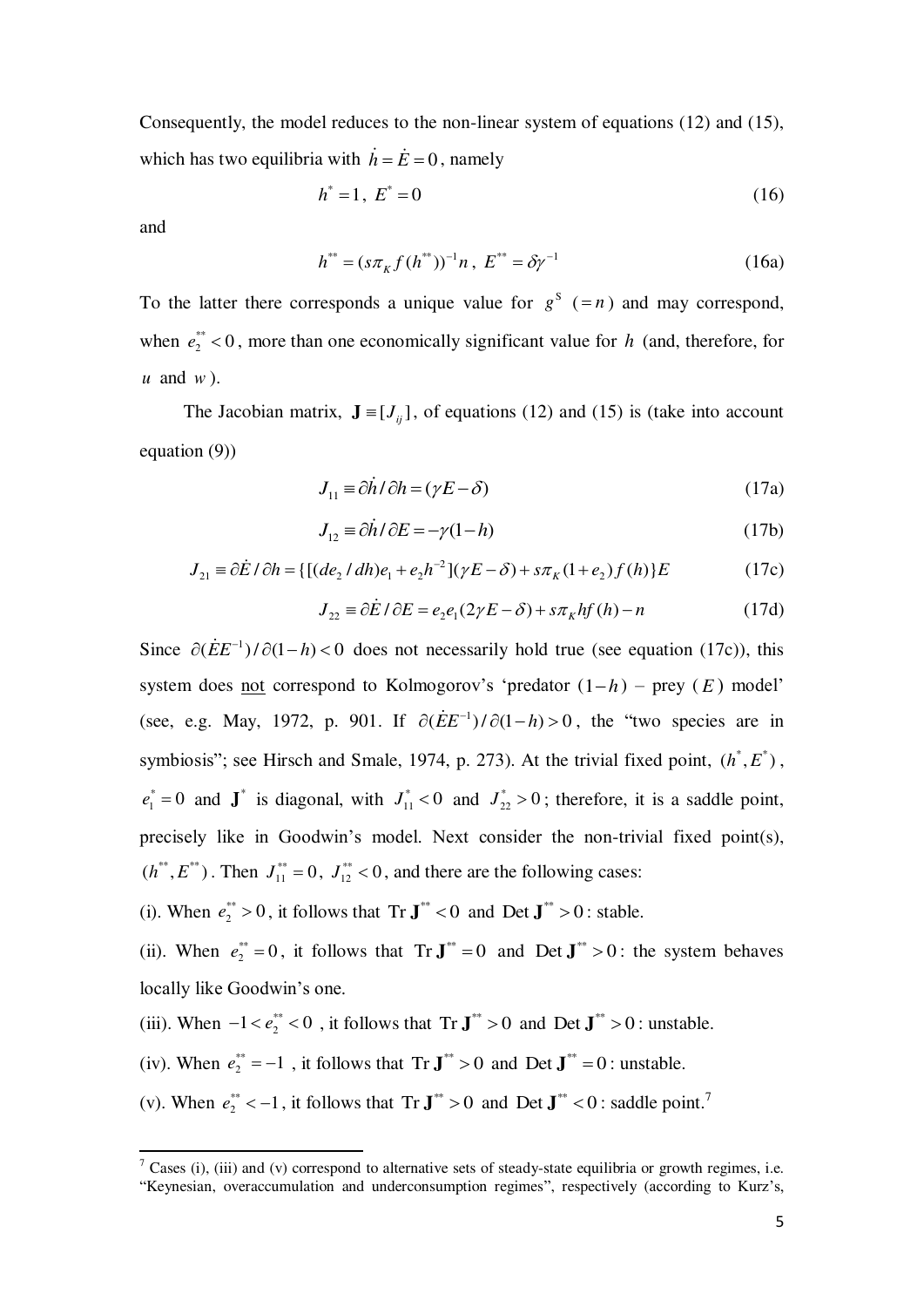Thus, it can be concluded that, depending on the local elasticity of the *IS* – curve, which depends, in its turn, on the form of the accumulation function, the system can generate complex dynamic behaviours.

 Finally, consider an identical system that produces, however, many "basic commodities" (in the sense of Sraffa, 1960, pp. 7-8) by linear processes of single production, and assume that: (i) the production period is uniform across sectors; (ii) the degree of capacity utilization is uniform both within and across sectors; (iii) the desired rate of accumulation is a strictly increasing function of both the degree of capacity utilization and the aggregate profit share; (iv) workers and capitalists have identical rigid consumption patterns; and (v) the consumption vector is adopted as the numeraire.<sup>8</sup> Now, as is well-known, (i) the negatively sloped  $\rho-w$  curve is not necessarily linear; and (ii) the aggregate productivities of labour and capital are not given independently of, and prior to, prices, income distribution and growth (unless the labour input vector or the consumption vector is the Perron-Frobenius eigenvector of the capital coefficients matrix), and, in fact, can change in a complicated way as distribution changes (see Sraffa, 1960, chs 3-6, and, for example, Marglin, 1984, pp. 233-244). Consequently, equations  $(8)$  and  $(9)$  should be replaced by

$$
e_2 = [F_h - (1 + e_3)(s\pi_K u)](s\pi_K h - F_u)^{-1} hu^{-1}
$$

and

l,

$$
dr/dh = (1 + e3 + e2)\piK f(h)
$$

where  $e_3$  denotes the elasticity of  $\pi_K$  with respect to *h*, and consists of a price effect and a quantity effect (for a detailed examination, see Mariolis, 2007, pp. 366-368). It is noted, moreover, that *h* continuous to be a strictly increasing function of  $\rho$  (see

<sup>1990,</sup> pp. 222-226, terminology). Some numerical examples are given in the Appendix: It is shown (see Example 3) that a "U-shaped" *IS –* curve (see also Marglin and Bhaduri, 1988, pp. 22-23, and Bhaduri and Marglin, 1990, pp. 392-393) may generate a Hopf bifurcation of periodic solutions (for an introduction to the Hopf bifurcation theorem, see, e.g. Medio, 1992, pp. 59-69).

<sup>&</sup>lt;sup>8</sup> It need hardly be emphasized that assumptions (ii) and (iii) are rather crude. However, more realistic assumptions lead to great complications. Assumptions (iv) and (v) imply that the money wage rate equals the real wage rate.

 $\degree$  Consider the eigenvalues of the capital coefficients matrix: As it has recently been argued, when the ratios of the moduli of the first non-dominant eigenvalues to the dominant one fall "quite rapidly", and the rest constellate in much lower values forming a 'long tail', the  $\rho - w$  curve is almost linear irrespective of the numeraire chosen, and the price –  $\rho$  (and quantity – *s* $\rho$ ) curves tend to be monotonic (see Schefold, 2008, Mariolis and Tsoulfidis, 2011, and Iliadi et al., 2012). Consequently, (i) the deviations between the directions of the labour input and consumption vectors and the relevant Perron-Frobenius eigenvectors; and (ii) the speed of fall of the eigenvalue ratios could be considered as measures of the degree of capital heterogeneity.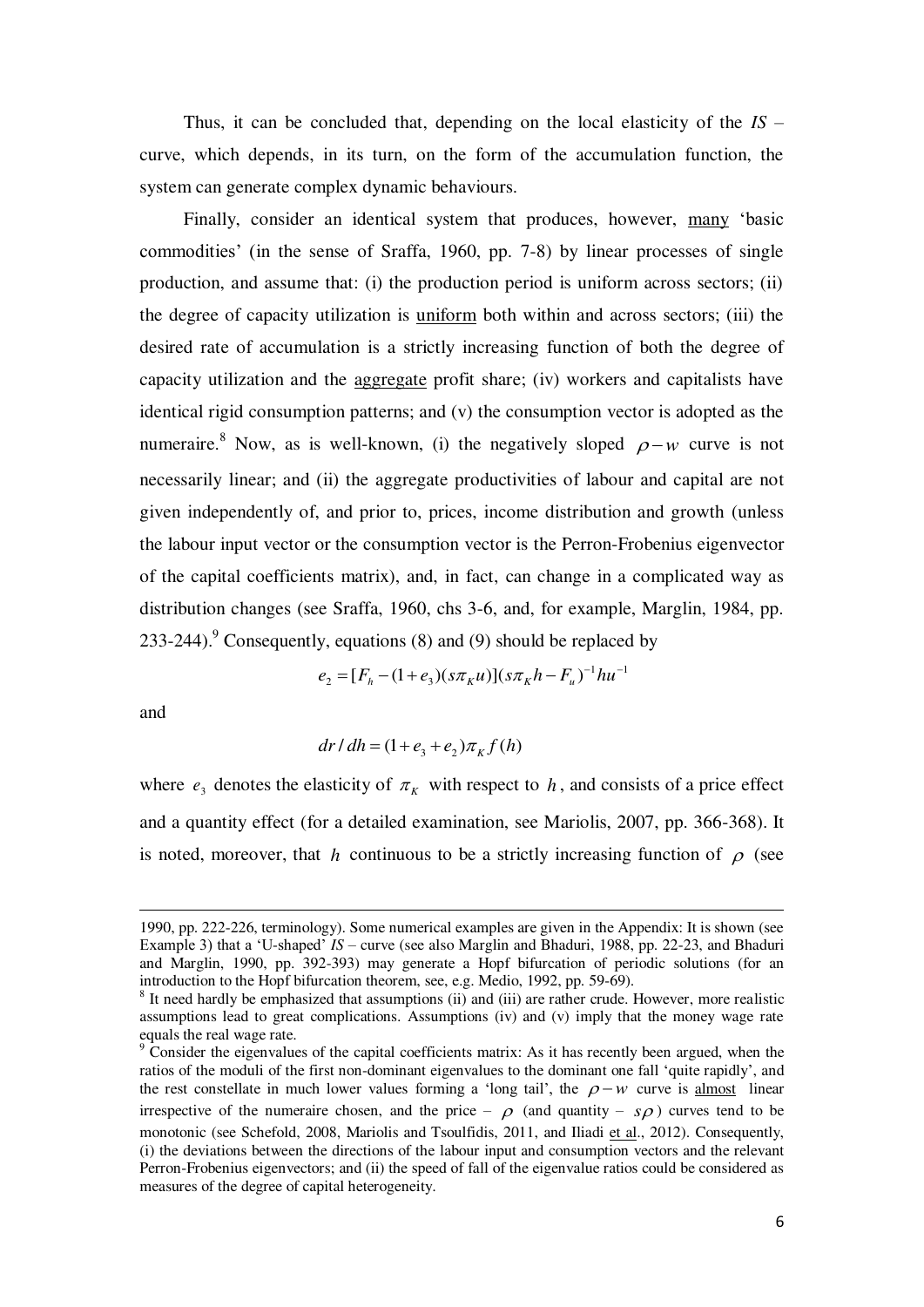Franke, 1999, pp. 46-49 where  $u = 1$  holds by assumption) and, therefore,  $h = \pi_K^{-1} \rho$ implies that  $1 + e_3 > 0$ . Furthermore, equation (13) should be replaced by

$$
\hat{L} = (e_3 - e_4 + e_2)\hat{h} + s\pi_k hf(h)
$$
\n(18)

where  $e_4$  denotes the elasticity of  $\pi$ <sub>L</sub> with respect to *h* (and  $e_4 - e_3$  equals the elasticity of capital-intensity with respect to  $h$ ). Thus, equations (10), (11) and (18) imply that the model reduces to the following non-linear system:

$$
\dot{h} = e_1 (1 + e_3)^{-1} (\gamma E - \delta) h
$$
  
\n
$$
\dot{E} = [(e_3 - e_4 + e_2)e_1 (1 + e_3)^{-1} (\gamma E - \delta) + s \pi_K h f(h) - n] E
$$

which includes the system of equations (12) and (15) as a special case (i.e.  $e_1 + (1 - h)h^{-1} = e_3 = e_4 = 0$ . It then follows that, in a heterogeneous-capital world, the system is very complex, even if the accumulation function is supposed to be linear. Moreover, after Rodousakis's (2012) contribution, it seems that the study of its dynamic behaviour cannot be simplified significantly by using Goodwin"s (1976, 1977, 1984) method of diagonalization of the production system into "eigensectors".

#### **3. Concluding Remarks**

It has been shown that the incorporation of the Bhaduri-Marglin accumulation function in Goodwin"s growth cycle model leads to rather complicated interactions between distribution, capacity utilization, accumulation and labour employment. More specifically, the degree of complexity depends crucially on two separate factors: (i) the form of the accumulation function; and (ii) the degree of capital heterogeneity. Thus, it seems that, a priori, nothing unambiguous can be said about the dynamics of the system.

 Future work could allow for commodity market disequilibrium, concretize the analytical framework (primarily by including the presence of depreciation, "overhead" labour, technological change, monetary factors, and disaggregated accumulation functions) and, finally, test empirically that more realistic model(s).

#### **Appendix: Numerical Examples**

*Example 1*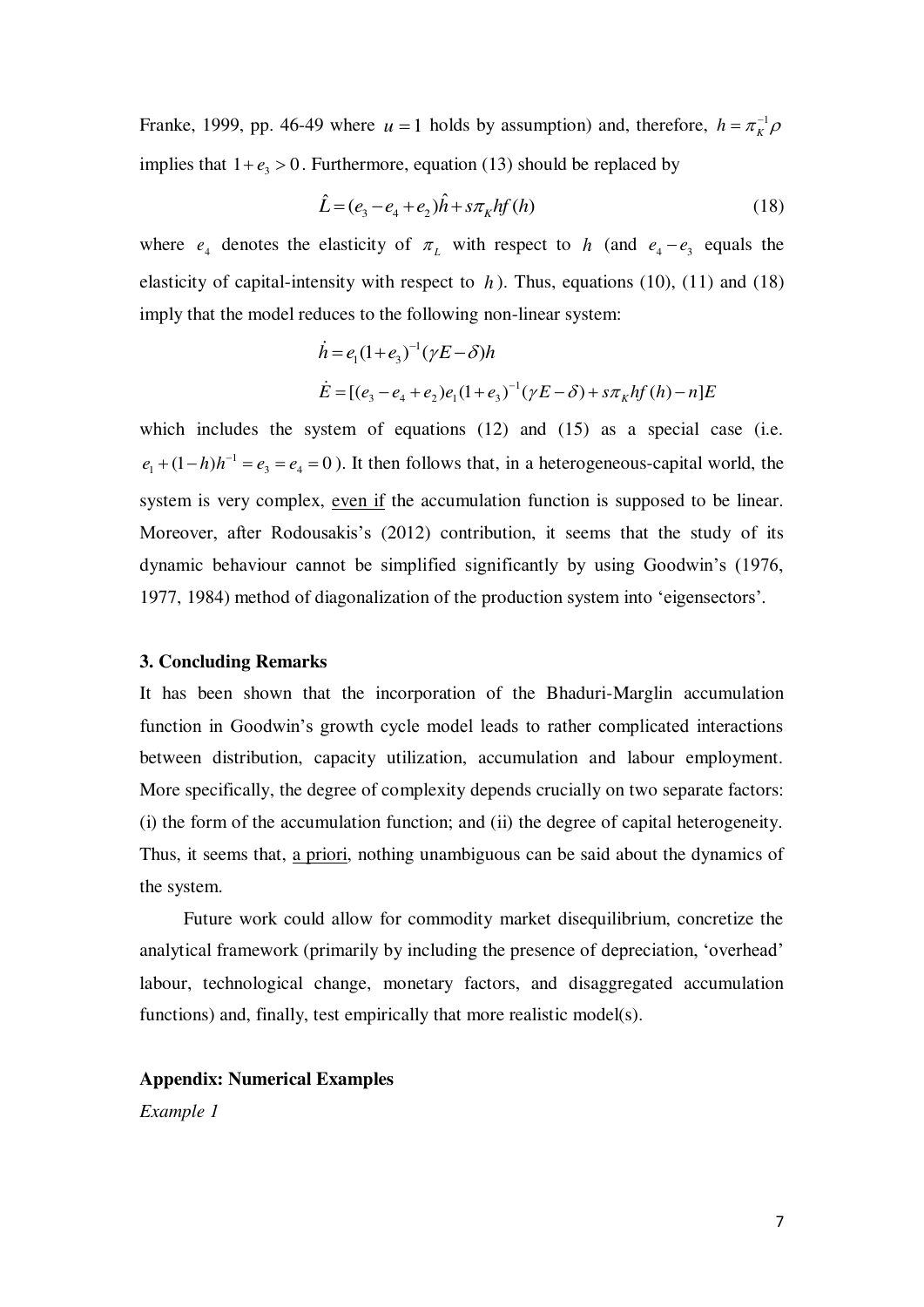Consider a linear accumulation function,  $g^I = a_0 + a_1 u + a_2 h$ , and assume that  $a_0 = 0.01$ ,  $a_1 = 0.03$ ,  $a_2 = 0.05$  and  $s\pi<sub>K</sub> = 1$ . It is obtained that (see equations (8) and (9))

$$
u = (0.01 + 0.05h)(h - 0.03)^{-1}
$$
  

$$
e_2 = -0.23h[(0.17 + h)h - 0.006]^{-1}
$$

 $\{u > 0, e_2 < 0\}$  for  $h > 0.03$ ,  $u = 1$  at  $h \approx 0.042$ , and  $e_2 = -1$  at  $h \approx 0.113$ . Now, assume that  $\gamma = 0.004$ ,  $\delta = 0.003$  and  $n = 0.03$ . Thus, it is obtained that (see equations (16a))  $h_{1,2}^{**} = 0.2 \pm \sqrt{5550^{-1}}$  and  $E^{**} = 0.75$ . At  $h_1^{**} \approx 0.348$  we get \*\*  $e_2^{**} \approx -0.459$ , Tr  $\mathbf{J}^{**} \approx 0.003$ , Det  $\mathbf{J}^{**} \approx 0.001$  and that the discriminant,  $\Delta^{**} = (\text{Tr } \mathbf{J}^{**})^2 - 4(\text{Det } \mathbf{J}^{**})$ , is negative: the fixed point is an unstable focus. At \*\*  $h_2^{**} \approx 0.052$  we get  $e_2^{**} \approx -2.157$ : the fixed point is a saddle point.

#### *Example 2*

Consider a 'power' accumulation function,  $g^I = a_0 u^{a_1} h^{a_2}$ , and assume that  $a_0 = 1$ ,  $a_1 = 0.8$ ,  $a_2 = 1.3$ ,  $s\pi_k = 1$ ,  $\gamma = 0.004$ ,  $\delta = 0.003$  and  $n = 0.03$ . It is obtained that  $u = h^{e_2}$ ,  $e_2 = (a_2 - 1)(1 - a_1)^{-1} = 1.5$ ,  $h^{**} = n^{0.4} \approx 0.246$ ,  $E^{**} = 0.75$ ,  $Tr J^{**} \approx -0.014$ , Det  $J^* \approx 0.001$  and  $\Delta^{**} < 0$ : the fixed point is a stable focus. Finally, by letting *n* vary parametrically, we get

$$
\Delta^{**}(n) = 0.003(1 - n^{0.4})n^{-0.8}[0.00675(1 - n^{0.4}) - 10n^{1.4}]
$$

from which it follows that  $\Delta^{**}(n) \ge 0$ , i.e. the fixed point is a stable node, for  $n \leq 0.005$  (approximately).

#### *Example 3*

Consider the accumulation function  $g^I = u^{1/6} \phi(h)$ , where  $\phi(h) = a_0 + a_1 h - h^2 + h^3$ ,  $d\phi/dh > 0$  for  $a_1 > 3^{-1}$ , and  $a_0 > 0$ , and assume that  $a_0 = 0.005$ ,  $a_1 = 0.35$  and  $s\pi_k = 2$ . It is obtained that

$$
u = [0.5(0.005h^{-1} + 0.35 - h + h^{2})]^{6/5}
$$
  

$$
e_2 = [1.2h(-0.005h^{-2} - 1 + 2h)](0.005h^{-1} + 0.35 - h + h^{2})^{-1}
$$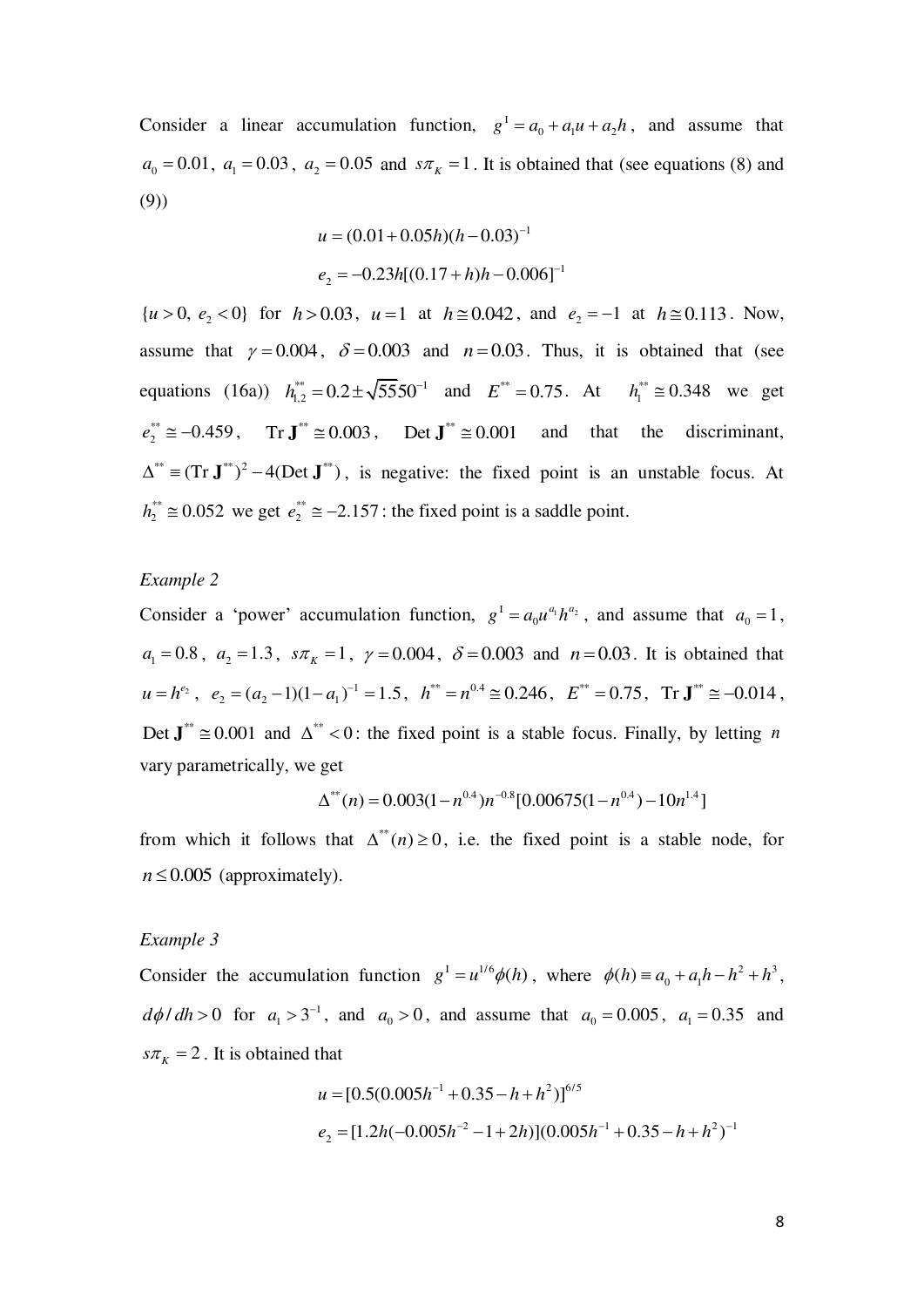$u = 1$  at  $h \approx 0.00302$ ,  $u \approx 0.12561$  at  $h = 1$ ,  $e_2 = 0$  at  $h = \tilde{h} \approx 0.50963$  and  $e_2 = -1$  at  $h \approx 0.00291$  or 0.27045 or 0.37370 (see also Figure A1). Now, assume that  $\gamma = 0.004$ ,  $\delta = 0.003$  and  $n = \tilde{n} \approx 0.0313517$ . Thus, it is obtained that  $h^{**} = \tilde{h}$ ,  $E^{**} = 0.75, e_2^{**}$  $e_2^* = 0$ , i.e. the system behaves locally like Goodwin's one, and  $d(\text{Re }\lambda(a_0))/da_0 > 0$  at  $a_0 = 0.005$ , where  $\text{Re }\lambda(a_0)$  denotes the real part of the eigenvalues of  $J^{*}(a_0)$ , since, as it is easily checked,  $\partial e_2 / \partial a_0 < 0$ . We can therefore conclude that the system undergoes a Hopf bifurcation at  $a_0 = 0.005$ .



**Figure A1.** *The elasticity of the IS – curve as a function of the profit share (for*  $h > 0.00302$ *).* 

#### **References**

- Barbosa-Filho, N. H. and Taylor, L. (2006): "Distributive and demand cycles in the U.S. economy – a structuralist Goodwin model", Metroeconomica, 57 (3), pp. 389-411.
- Bhaduri, A. (2007): "On the dynamics of profit-led and wage-led growth", Cambridge Journal of Economics, 32 (1), pp. 147-160.
- Bhaduri, A. and Marglin S. (1990): "Unemployment and the real wage rate: the economic basis for contesting political ideologies', Cambridge Journal of Economics, 14 (4), pp. 375-393.
- Blecker, R. A. (1989): 'International competition, income distribution and economic growth', Cambridge Journal of Economics, 13 (3), pp. 395-412.
- Canry, N. (2005): 'Wage-led regime, profit-led regime and cycles: a model', Économie Appliquée, 58 (1), pp. 143-163.
- Dutt, A. K. (1992): 'Conflict inflation, distribution, cyclical accumulation and crises', European Journal of Political Economy, 8(4), pp. 579-597.
- Flaschel, P. and Luchtenberg, S. (2012): Roads to Social Capitalism. Theory, Evidence and Policy, Edward Elgar, Cheltenham.
- Franke, R. (1999): "Technical change and a falling wage share if profits are maintained", Metroeconomica, 50 (1), pp. 35-53.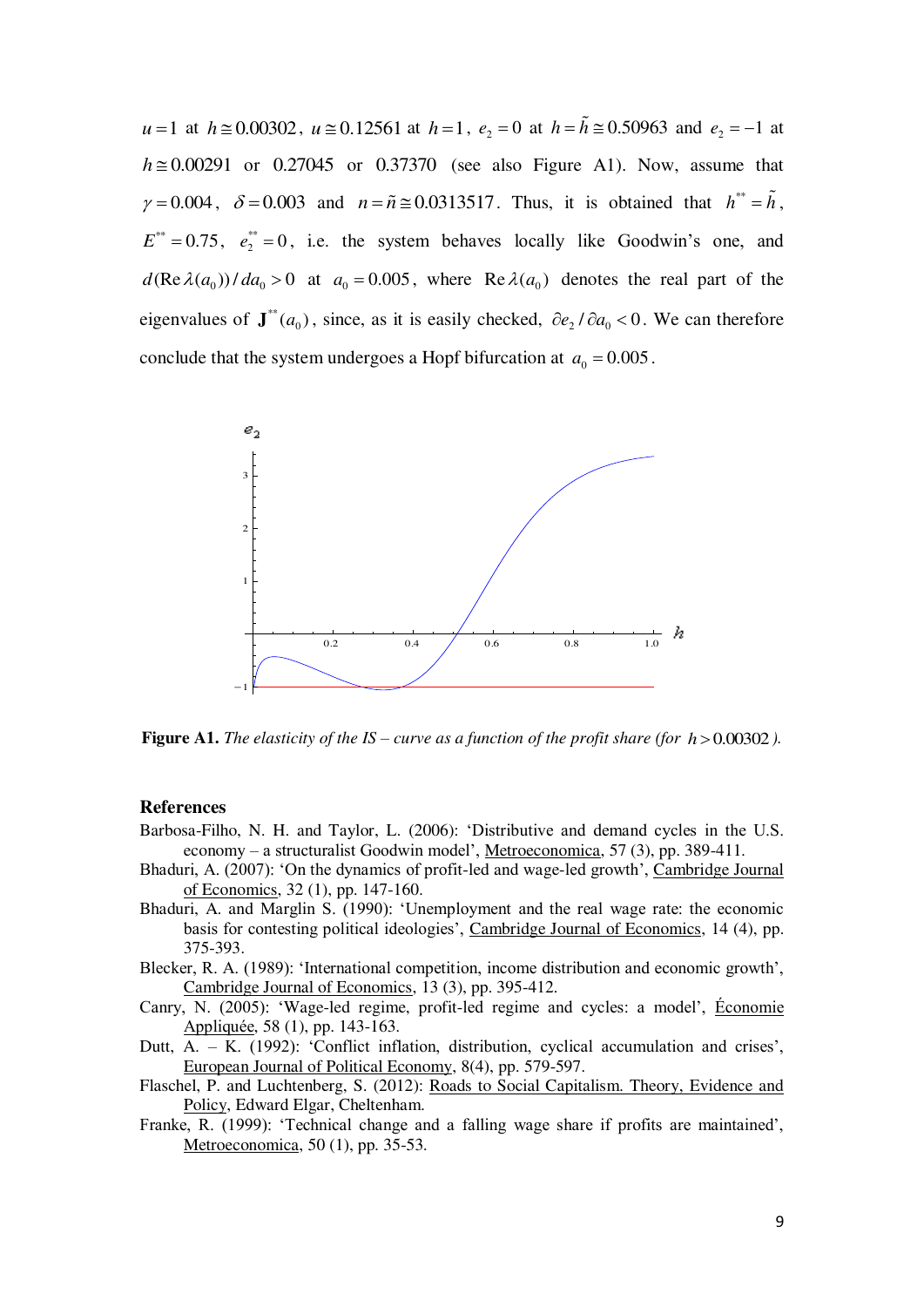- Goodwin, R. M. (1967): 'A growth cycle', in Feinstein, C. H. (ed.): Socialism, Capitalism and Economic Growth: Essays Presented to Maurice Dobb, Cambridge University Press, London.
- Goodwin, R. M. (1976): "Use of normalized general co-ordinates in linear value and distribution theory", in Polenske, K. R. and Skolka, J. V. (eds): Advances in Input-Output Analysis, Ballinger, Cambridge, MA.
- Goodwin, R. M. (1977): "Capital theory in orthogonalised general co-ordinates", in Goodwin, R. M. (1983): Essays in Linear Economic Structures, Macmillan, London.
- Goodwin, R. M. (1984): "Disaggregating models of fluctuating growth", in Goodwin, R. M., Krüger, M., Vercelli, A. (eds): Nonlinear Models of Fluctuating Growth, Springer, Berlin.
- Goodwin, R. M. (1986): "Swinging along the turnpike with von Neumann and Sraffa", Cambridge Journal of Economics, 10 (3), pp. 203-210.
- Goodwin, R. M., Punzo, L. F. (1987): The Dynamics of a Capitalist Economy: A Multi-Sectoral Approach, Polity Press, Cambridge.
- Hirsch, M. W., Smale, S. (1974): Differential Equations, Dynamical Systems and Linear Algebra, Academic Press, New York.
- Iliadi, F., Mariolis, T., Soklis, G., Tsoulfidis, L. (2012): "Bienenfeld"s approximation of production prices and eigenvalue distribution: some more evidence from five European economies', [MPRA Paper](http://ideas.repec.org/s/pra/mprapa.html) 36282, University Library of Munich, Germany, http://mpra.ub.uni-muenchen.de/36282/1/MPRA\_paper\_36282.pdf.
- Kurz, H. D. (1990): "Technical change, growth and distribution: a steady-state approach to 'unsteady' growth', in Kurz, H. D.: Capital, Distribution and Effective Demand. Studies in the "Classical" Approach to Economic Theory, Polity Press, Cambridge.
- Kurz, H. D. (1994): "Growth and distribution", Review of Political Economy, 6 (4), pp. 393- 420.
- Kurz, H. D. (1995): "The Keynesian project: Tom Asimakopoulos and the "other point of view", in Harcourt, G. C., Roncaglia, A. and Rowley, R. (eds): Income and Employment in Theory and Practice: Essays in memory of Athanasios Asimakopoulos, St. Martin"s Press, New York.
- Mainwaring, L. (1991): "Review of the paper "Bhaduri, A., Marglin, S. (1990): Unemployment and the real wage rate: the economic basis for contesting political ideologies, Cambridge Journal of Economics", European Journal of Political Economy, 7 (4), pp. 632-634.
- Marglin, S. A. (1984): Growth, Distribution and Prices, Harvard University Press, Cambridge.
- Marglin, S. A., Bhaduri, M. (1988): 'Profit squeeze and Keynesian theory', World Institute for Development Economics Research of the United Nations University, Working Paper 39, April 1988.
- Mariolis, T. (2006a): Introduction to the Theory of Endogenous Economic Fluctuations. Linear and Nonlinear Economic Oscillators (in Greek), Τυπωθήτω, Athens.
- Mariolis, T. (2006b): 'Distribution and growth in a multi-sector open economy with excess capacity", Economia Internazionale/International Economics, 59 (1), pp. 51-61.
- Mariolis, T. (2007): "Distribution and growth in an economy with heterogeneous capital and excess capacity', Asian-African Journal of Economics and Econometrics, 7 (1-2), pp. 365-375.
- Mariolis, T. and Tsoulfidis, L. (2011): "Eigenvalue distribution and the production priceprofit rate relationship: theory and empirical evidence', Evolutionary and Institutional Economics Review, 8 (1), pp. 87-122.
- May, R. M. (1972): 'Limit cycles in predator-prey communities', Science, 177 (4052), pp. 900-902.
- Medio, A. (1992): Chaotic Dynamics. Theory and Applications to Economics, Cambridge University Press, Cambridge.
- Nikiforos, M. and Foley, D. K. (2012): "Distribution and capacity utilization: conceptual issues and empirical evidence", Metroeconomica, 63 (1), pp. 200-229.